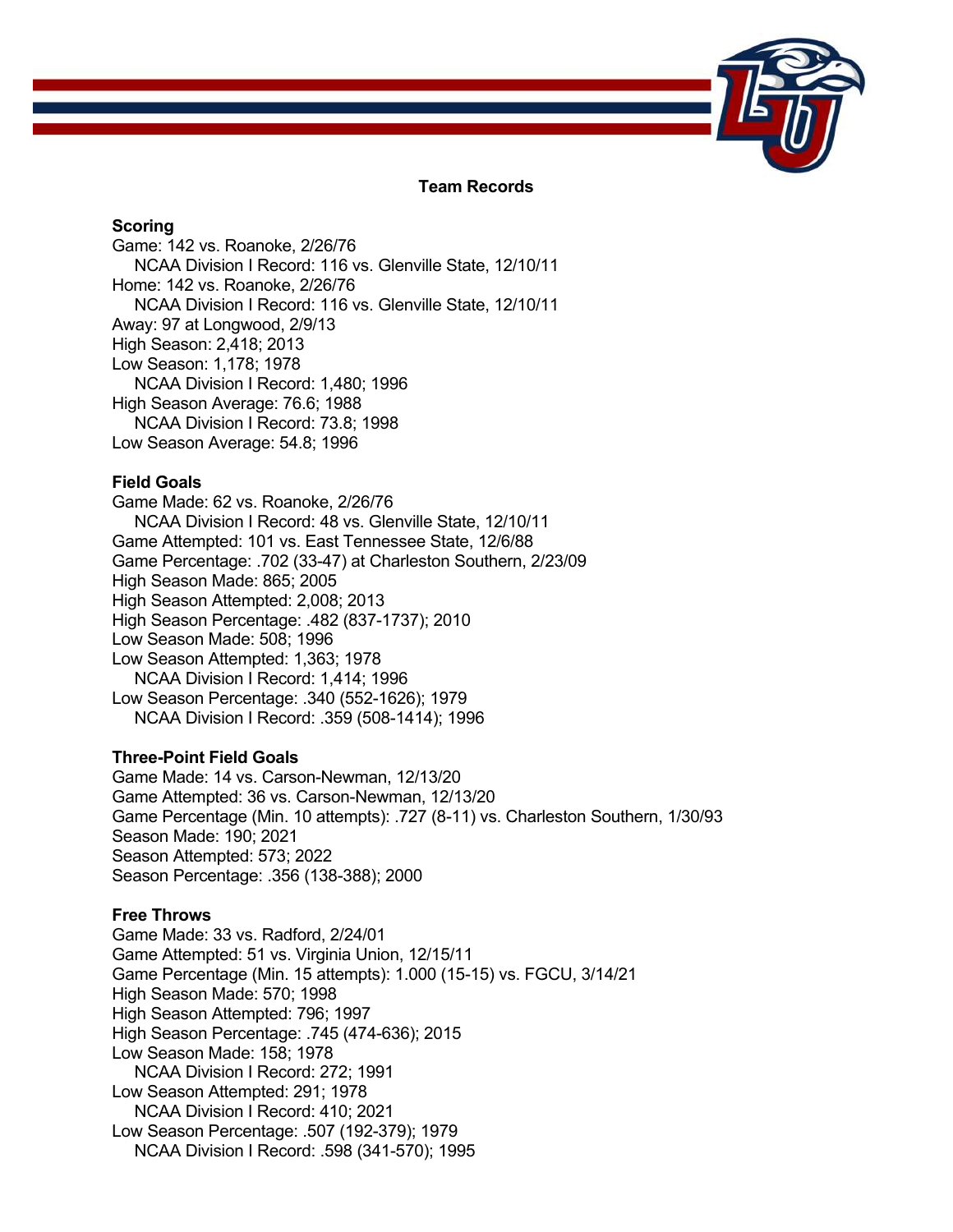## **Rebounds**

Game: 86 vs. Virginia Wesleyan, 2/28/78 NCAA Division I Record: 72 vs. Glenville State, 12/10/11 High Season: 1,621; 2013 High Season Average: 60.5; 1978 NCAA Division I Record: 47.9; 1991 Low Season: 950; 1979 NCAA Division I Record: 1,047; 1989 Low Season Average: 37.4; 1999

## **Personal Fouls**

High Game: 38 vs. Bluefield State, 2/7/78 NCAA Division I Record: 35 vs. Radford, 3/10/94 Low Game: 5 vs. Campbell, 1/9/12 High Season: 633; 2015 Low Season: 407; 1978 NCAA Division I Record: 467; 2021

#### **Assists**

High Game: 37 vs. Hollins, 12/6/86 NCAA Division I Record: 33 vs. Virginia Union, 11/30/07 High Season: 631; 1988 NCAA Division I Record: 521; 2022 Low Season: 272; 1996

### **Steals**

High Game: 30 vs. Mount Olive, 11/25/87 NCAA Division I Record: 26 vs. Mount Olive, 2/7/89 High Season: 377; 1980, 2010 Low Season: 168; 2016

#### **Turnovers**

High Game: 41 vs. Hampton, 12/1/87 NCAA Division I Record: 39 vs. UNC Asheville, 1/13/96; at Radford, 12/31/11 High Season: 680; 2012 Low Season: 407; 2021

#### **Blocked Shots**

High Game: 17 vs. William & Mary, 11/21/80 NCAA Division I Record: 13 vs. Elon, 1/28/03 High Season: 180; 1981 NCAA Division I Record: 165; 2002 Low Season: 38; 1998